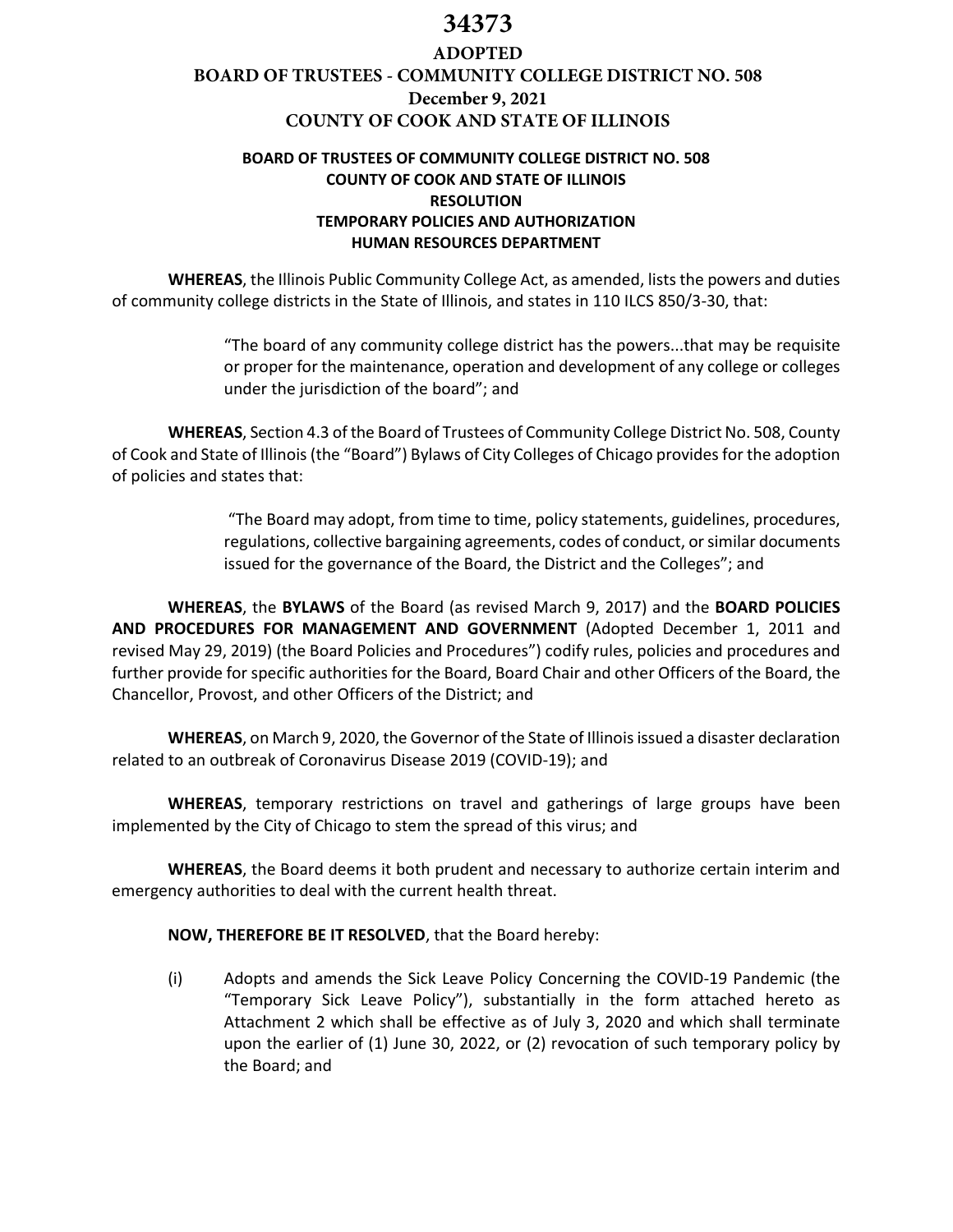# 1.06 **BOARD OF TRUSTEES OF COMMUNITY COLLEGE DISTRICT NO. 508 COUNTY OF COOK AND STATE OF ILLINOIS RESOLUTION TEMPORARY POLICIES AND AUTHORIZATION HUMAN RESOURCES DEPARTMENT**

**WHEREAS**, the Illinois Public Community College Act, as amended, lists the powers and duties of community college districts in the State of Illinois, and states in 110 ILCS 850/3‐30, that:

> "The board of any community college district has the powers...that may be requisite or proper for the maintenance, operation and development of any college or colleges under the jurisdiction of the board"; and

**WHEREAS**, Section 4.3 of the Board of Trustees of Community College District No. 508, County of Cook and State of Illinois(the "Board") Bylaws of City Colleges of Chicago provides for the adoption of policies and states that:

> "The Board may adopt, from time to time, policy statements, guidelines, procedures, regulations, collective bargaining agreements, codes of conduct, or similar documents issued for the governance of the Board, the District and the Colleges"; and

**WHEREAS**, the **BYLAWS** of the Board (as revised March 9, 2017) and the **BOARD POLICIES AND PROCEDURES FOR MANAGEMENT AND GOVERNMENT** (Adopted December 1, 2011 and revised May 29, 2019) (the Board Policies and Procedures") codify rules, policies and procedures and further provide for specific authorities for the Board, Board Chair and other Officers of the Board, the Chancellor, Provost, and other Officers of the District; and

**WHEREAS**, on March 9, 2020, the Governor of the State of Illinois issued a disaster declaration related to an outbreak of Coronavirus Disease 2019 (COVID-19); and

**WHEREAS**, temporary restrictions on travel and gatherings of large groups have been implemented by the City of Chicago to stem the spread of this virus; and

**WHEREAS**, the Board deems it both prudent and necessary to authorize certain interim and emergency authorities to deal with the current health threat.

#### **NOW, THEREFORE BE IT RESOLVED**, that the Board hereby:

(i) Adopts and amends the Sick Leave Policy Concerning the COVID-19 Pandemic (the "Temporary Sick Leave Policy"), substantially in the form attached hereto as Attachment 2 which shall be effective as of July 3, 2020 and which shall terminate upon the earlier of (1) June 30, 2022, or (2) revocation of such temporary policy by the Board; and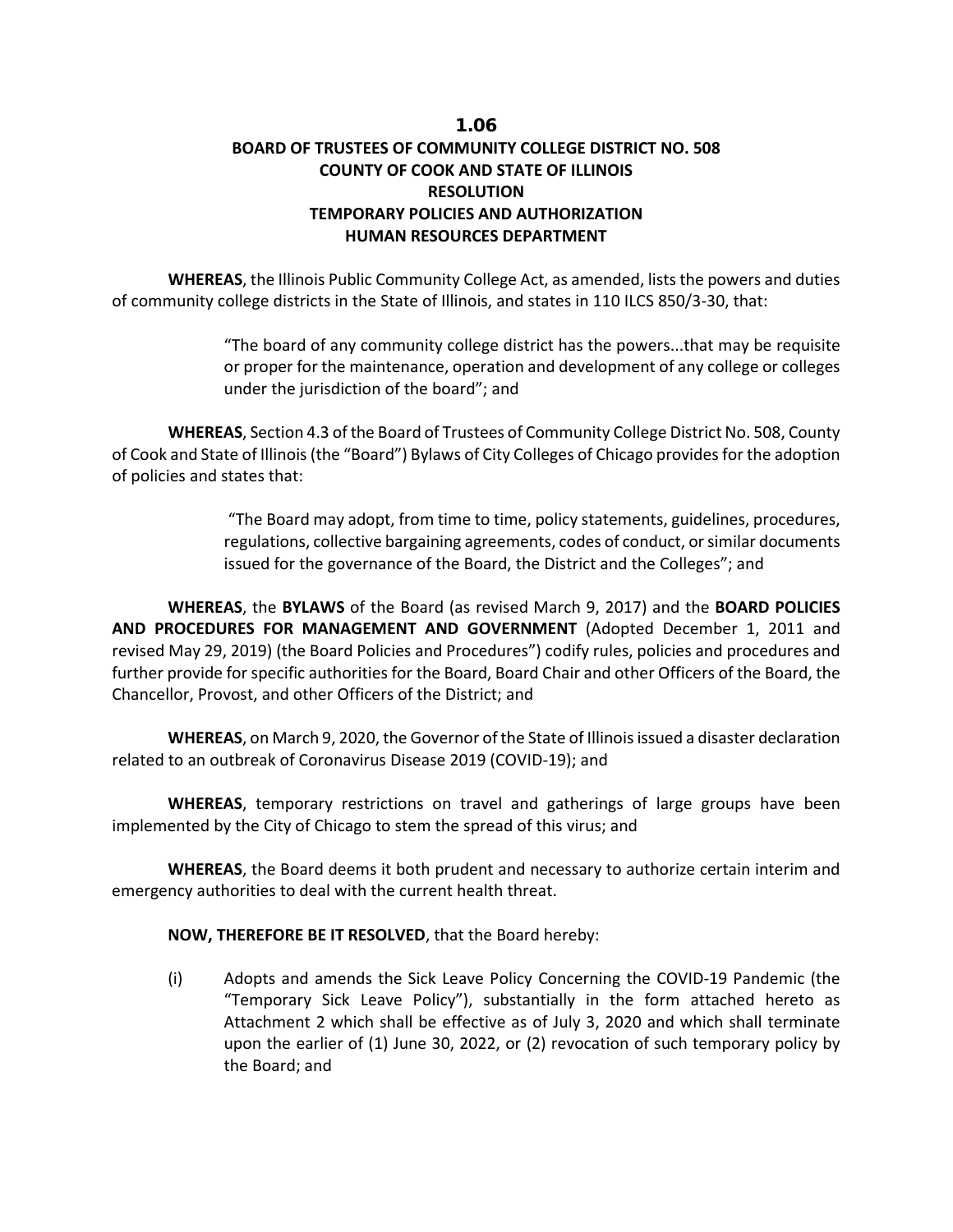(ii) Authorizes the Chancellor, upon receiving the prior approval of the Chair and the Vice Chair or their respective trustee designees, to approve temporary policies (the "Approved Chancellor Temporary Policies") that revise or replace (1) the Employee Manual; (2) the Student Employee Handbook, (3) the City Colleges of Chicago Academic and Student Policies, (4) Sections 4.10, 4.11, 4.13 and 9.10 of the Board Policies and Procedures, and (5) the Temporary Sick Leave Policy; provided that such Approved Chancellor Temporary Policies along with the Chancellor's authorization to implement such policies shall terminate upon the earlier of (i) June 30, 2022 or (ii) revocation of such Approved Chancellor Temporary Polices and Chancellor authorization by the Board.

**December 9, 2021 – Human Resources Department**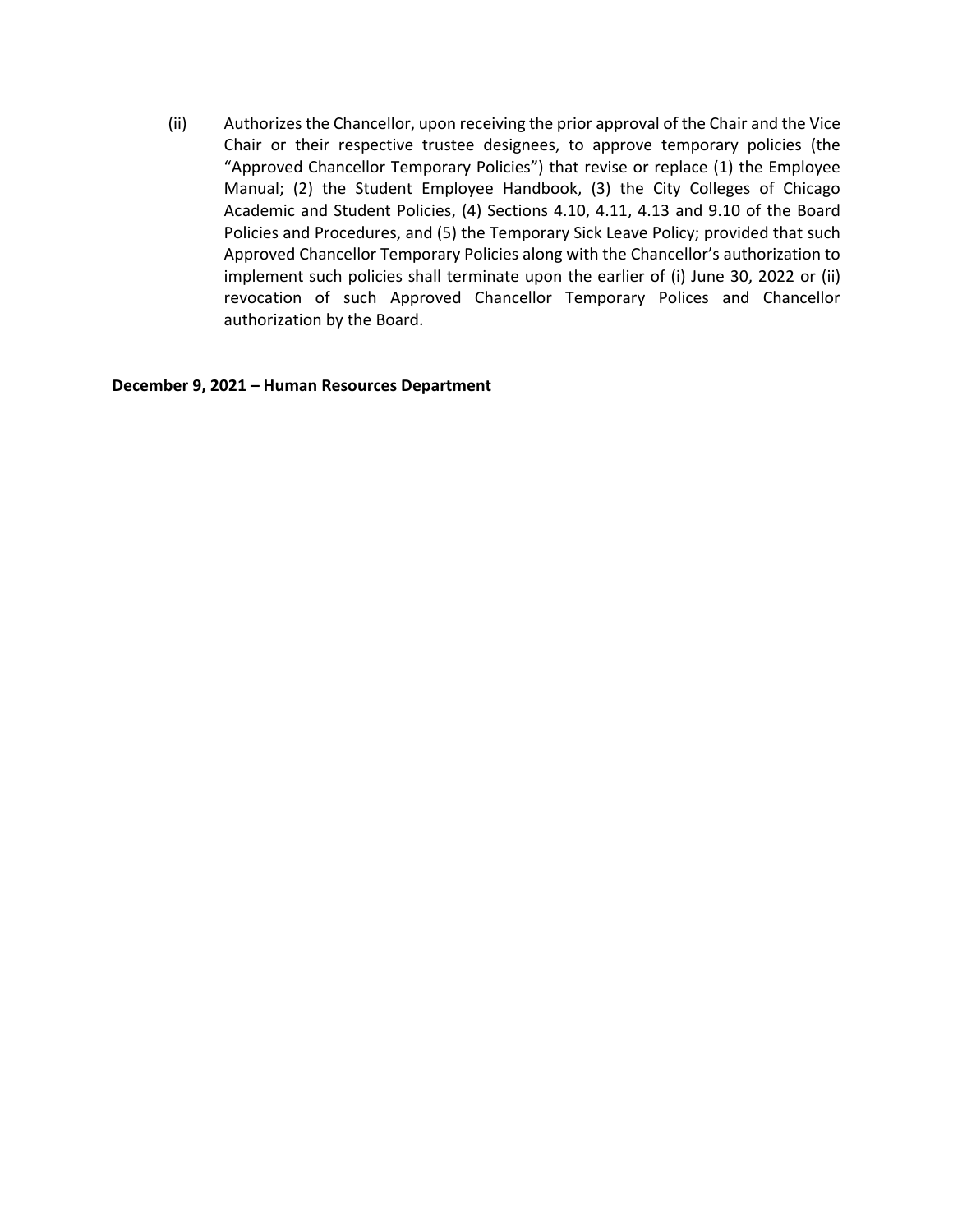## **Attachment 1**

# **Board of Trustees of Community College District No. 508, County of Cook, State of Illinois Temporary Sick Leave Concerning the COVID-19 Pandemic Effective July 3, 2020**

#### **I. PURPOSE**

City Colleges of Chicago is committed to providing a safe work environment for all employees. City Colleges of Chicago's objective during the COVID-19 pandemic is to continue providing services to all students while ensuring the safety of its employees. This Temporary Sick Leave Policy Concerning the COVID-19 Pandemic (this "Policy) provides sick leave for certain City Colleges of Chicago employees affected the COVID-19. This Policy is not intended to serve as a permanent Sick Leave Policy for City Colleges of Chicago and shall terminate upon the earlier of (i) June 30, 2022, or (ii) revocation of this Policy by the Board of Trustees of Community College District No. 508, County of Cook, State of Illinois (the "Board").

Employees that are eligible for the benefits set forth in the Families First Coronavirus Response Act ("the Act") must utilize the benefits set forth in the Act prior to utilizing the benefits set forth in this Policy.

## **II. GENERAL POLICY PROVISIONS**

- A. The Board of Trustees of Community College District No. 508, County of Cook, State of Illinois Board Policies and Procedures remain in effect.
- B. City Colleges of Chicago's Family and Medical Leave Act Policy remains in effect. Please refer to Section IX below for further information
- C. For purposes of this policy, "isolated" means a person who has been diagnosed or is exhibiting symptoms of the COVID-19 virus and has been ordered into isolation at home or in a medical facility by a public health agency or medical provider. "Quarantined" means a person who has not been diagnosed with the COVID-19 virus, but who has been ordered into quarantine by a public health agency or hospital.

#### **III. ABSENCE DUE TO COVID-19 ILLNESS**

- A. City Colleges of Chicago will provide up to twenty (20) business days of paid time off to any employee who is absent due to contracting the COVID-19 virus. City Colleges of Chicago may provide additional time off to any employee hospitalized for at least three (3) days due to the COVID-19 virus.
- B. The employee must report their absence to their Supervising Manager and their location's HR Department as soon as possible. The employee will be required to provide reasonable evidence to support any absence for this reason. Such documentation may include, but is not limited to, an order from a public health agency or medical provider directing them to isolate due to contracting the virus.
- C. The employee will be required to complete relevant paperwork specified by Human Resources to receive the paid time off set forth in this Section III, including Family Medical Leave Act paperwork. All paid time off pursuant to this Section III shall run concurrently with FMLA.

# **IV. ABSENCE DUE TO DIRECTED OR ORDERED QUARANTINE / ISOLATION**

- A. The employee must report the directed quarantine, ordered quarantine or ordered isolation (each an "Order") to their Supervising Manager and their location's HR Department as soon as possible. The employee will be required to provide reasonable evidence to support any absence for this reason. Such reasonable evidence may include, but is not limited to, a copy of such Order.
- B. If an employee is absent from work due to an Order from a public health agency or a medical provider, and the employee is not currently ill or exhibiting symptoms of COVID-19, the employee should first work with their department to determine if telework is feasible and submit to HR for approval.